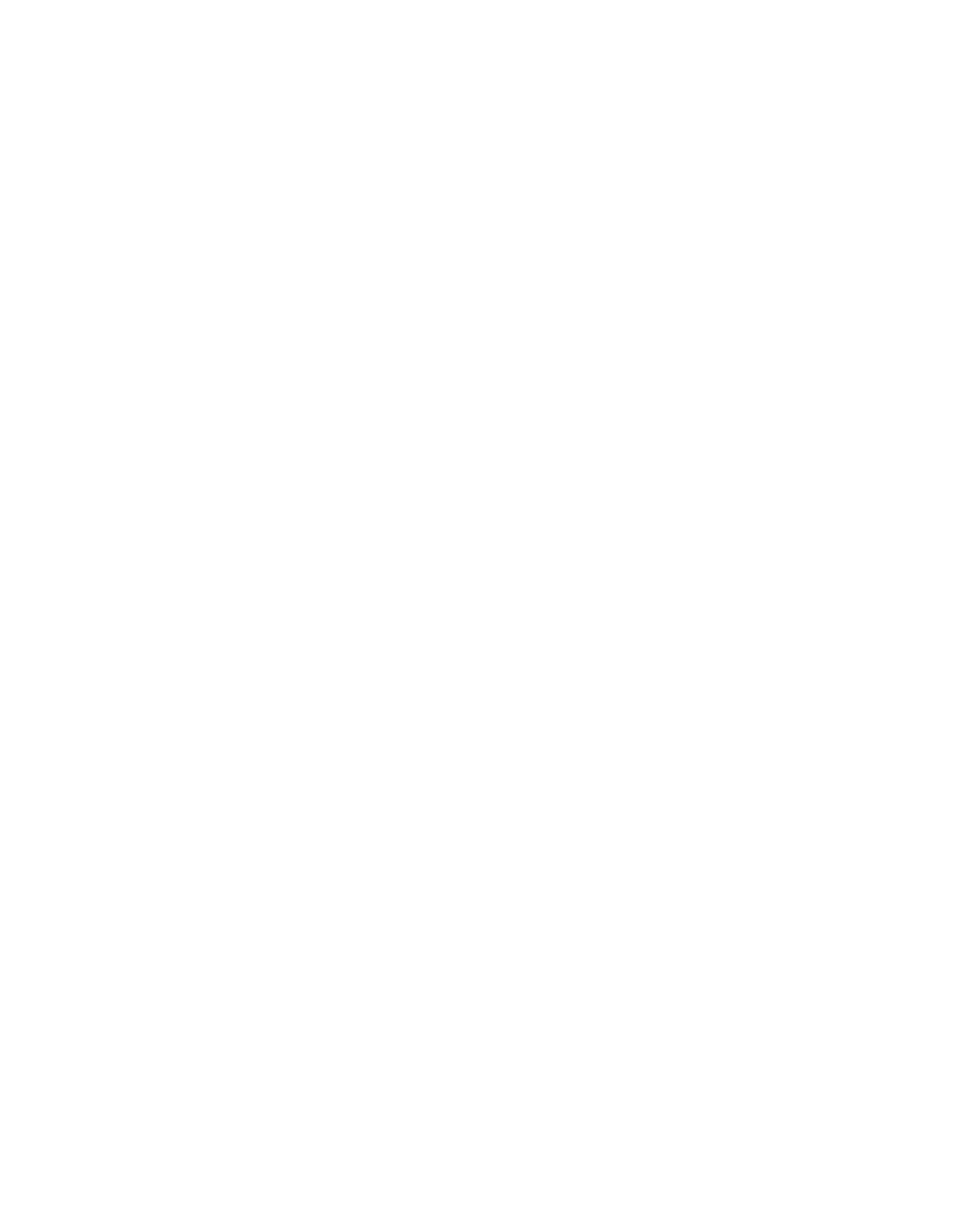#### **HILL, Justice**.

[¶1] Appellant, John Kenneth Lopez (Lopez), was convicted of voluntary manslaughter and of being an habitual criminal. He was sentenced to a term of 10 to 15 years of imprisonment, with credit for all time served. Lopez contends that there was insufficient proof of each element of the offense of voluntary manslaughter, that the jury was not properly instructed on the elements of voluntary manslaughter, and that the State's introduction of an habitual criminal charge, in this retrial after reversal of Lopez's original conviction, was improper and vindictive and that the State failed to satisfactorily prove the habitual criminal charge beyond a reasonable doubt in any event. We will affirm.

#### **ISSUES**

[¶2] Lopez raises these issues:

 I. Whether each element of the offense charged was properly established.

 II. Whether the jury was properly instructed on the elements of voluntary manslaughter.

 III. Whether the State properly sought and proved the habitual criminal allegation.

The State rephrases the issues only slightly:

 I. Did sufficient evidence exist to convict [Lopez] of voluntary manslaughter?

 II. Did the district court properly instruct the jury on the elements of voluntary manslaughter?

 III. Was [Lopez] subjected to vindictive prosecution, and was the habitual criminal allegation properly proven?

# **FACTS AND PROCEEDINGS**

[¶3] The event which led to the criminal charges against Lopez occurred on December 18, 1999. A jury found him guilty of second degree murder on November 15, 2000. A sentence of 20 to 40 years of imprisonment was imposed on February 8, 2001. A notice of appeal was filed on March 2, 2001.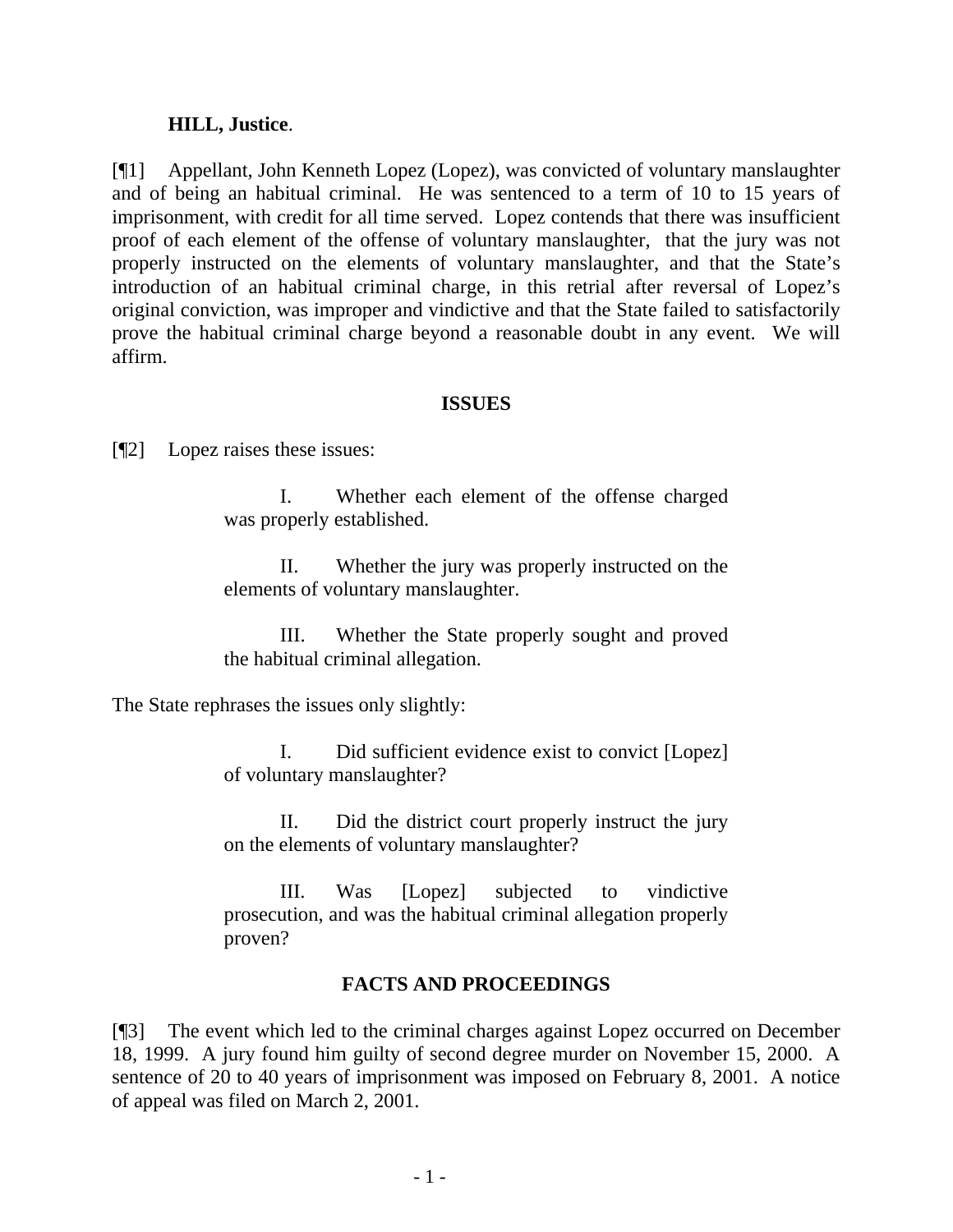[¶4] In an opinion issued by this Court on March 24, 2004, we concluded, *inter alia*, that there was insufficient evidence that Lopez acted maliciously in striking the victim of his crime, Robert Herman (victim), and that Lopez's trial counsel was ineffective in defending his client. *Lopez v. State*, 2004 WY 28, 86 P.3d 851 (Wyo. 2004). Although we will, of course, focus solely on the facts proved at his second trial in resolving the issues raised in the instant appeal, we set out below the facts from Lopez's first appeal to provide background for what follows. As we analyze the issues in this appeal, we will focus our attention on any variations on the evidence adduced at the first trial with the evidence adduced at the second trial. We take note at this juncture that the principal difference between the evidence at the first trial, and that of the second, is that three expert witnesses testified as to the cause(s) of the victim's death, whereas at the first trial, Lopez did not have the benefit of expert testimony on that issue.

> After getting off work, Lopez began drinking heavily at the Albuquerque Apartments in Casper with a number of friends sometime after 3:00 a.m. on the morning of December 18, 1999. Lopez and the victim, Robert Herman, were good friends, and Lopez was aware that Herman suffered from chronic alcoholism. According to defense theory, Lopez became upset that Herman was drinking whiskey and told him to stop drinking before he killed himself. Herman pushed Lopez, and Lopez slapped Herman on his head with an open hand and pushed him back down onto a couch. Which hand Lopez used to strike Herman was hotly disputed at trial, and witnesses' testimony about which hand was used was conflicting.

> The slap was inflicted about 11:00 a.m. on December 18, 1999. After receiving the slap, Herman went to the post office with a friend, but complained of a headache and returned to his apartment at about 12:30 p.m. Herman's girlfriend and at least one friend entered the apartment through an open backdoor during the afternoon. Late that evening, Herman had locked all doors, and his friends tried to rouse him to answer either the telephone or the door but were unable to do so. By 9:00 p.m., the friends were sufficiently worried to break into the apartment. They found Herman, face down on the floor by his bed, unconscious, and bleeding from the nose and mouth.

> Herman was rushed to the hospital but died the next evening, December 19, at about 9:30 p.m., almost thirty-four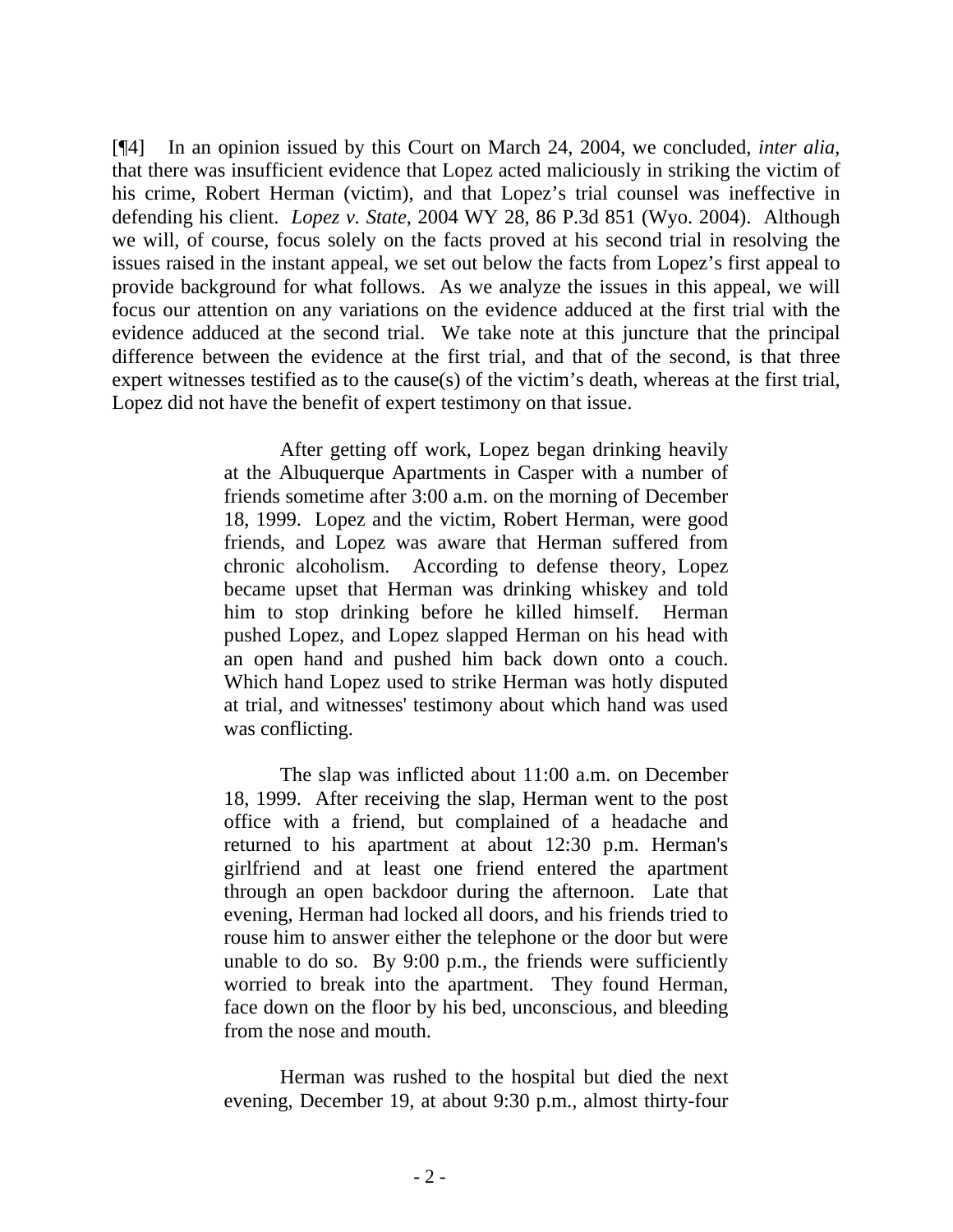hours after Lopez struck him. After emergency room medical staff observed trauma to the left side of Herman's head, the police were notified and began an investigation about midnight on the 19th. Police investigators learned of an altercation, and an eyewitness testified that Lopez had struck Herman once with his open left hand on the right side of Herman's head earlier that morning. Another witness testified that he heard a smacking sound and then saw Herman falling back onto the couch and Lopez had his left hand up. The witness assumed that Lopez had "open-handed" Herman to the "right side of the head." Police encountered Lopez at Herman's apartment complex, and Lopez admitted striking Herman during an argument. Police then asked Lopez to go to the police station for an interview. During a recorded portion of the police interview, Lopez admitted to delivering a stiff arm to Herman's face. Police officer Malone testified that, during an unrecorded portion of the police interview, Lopez admitted to hitting Herman once on the right side of his face; however, Lopez demonstrated how he hit Herman and, during that demonstration, Lopez indicated that he had struck Herman once with his right stiff arm to the left side of Herman's face. Lopez' motion to suppress his statements to police was denied.

 The same night that police were receiving statements from Lopez and witnesses that Lopez had struck Herman hours earlier, evidence technicians notified police investigators that Herman had marks on his body that appeared to be boot marks; however, police uncovered no evidence that Lopez had kicked Herman. Dr. Thorpen, the coroner, prepared an autopsy report stating that Herman died from "assaultive trauma to head" that was caused after "subject struck on head by hand of known assailant." The autopsy was conducted on December 21, 1999, two days after death and after police had interviewed Lopez. Dr. Thorpen testified that Lopez was the "known assailant" listed as the cause of death and also testified that his conclusions as to how the death had occurred were based on police reports. Lopez was charged with second degree murder on January 3, 2000, and arrested the next day.

 At trial, Dr. Thorpen testified as the State's last witness. He testified that the cause of death was a blood clot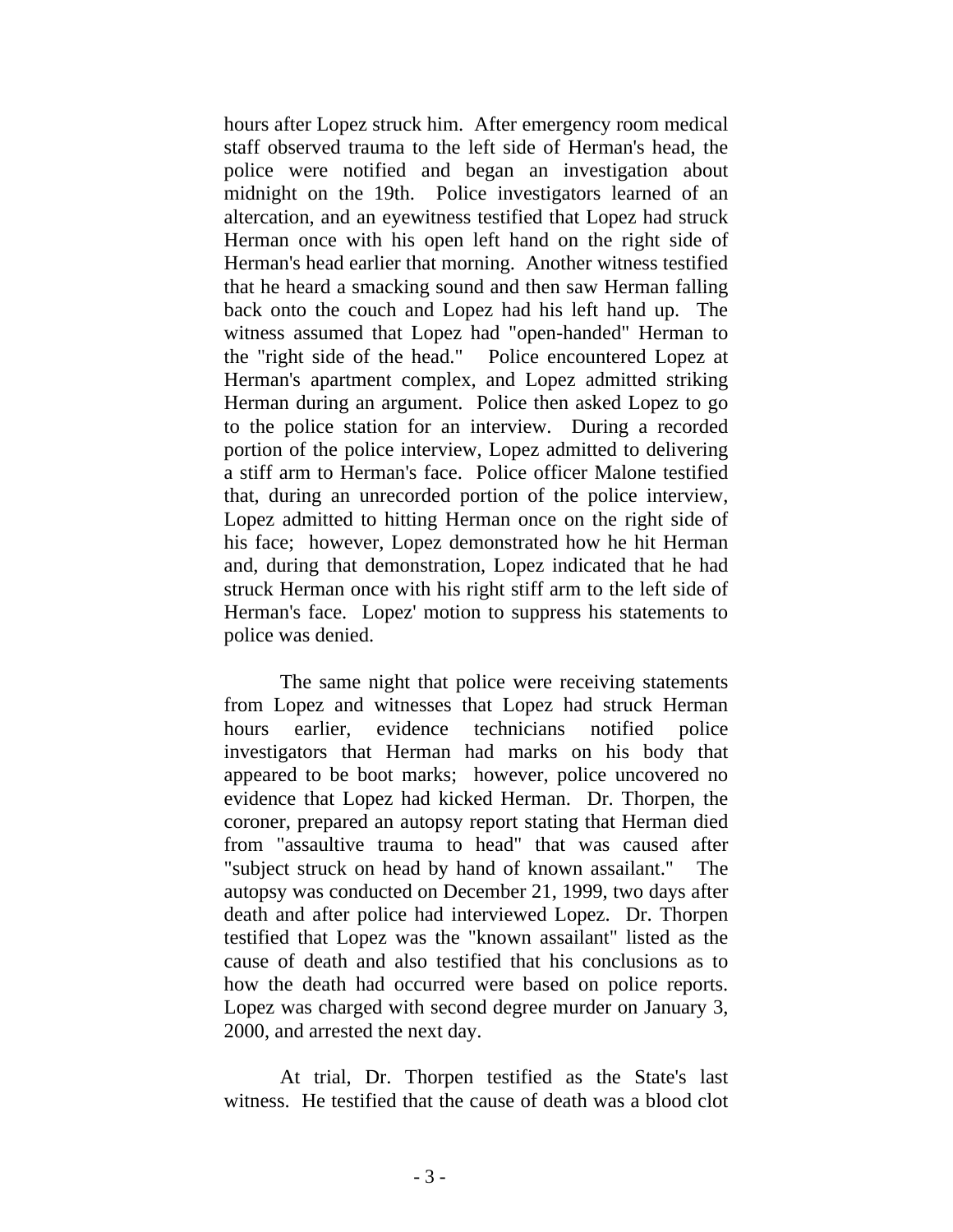on the right side of the brain that resulted from a blow administered to the left temple [FN. 1: According to testimony at the evidentiary hearing by defense expert Dr. Larkin, this injury is known as a countercoup blow.]. Dr. Thorpen stated that Herman had numerous health problems that made him susceptible to death by the slap and had previously been treated for dilated veins caused by chronic alcoholism and a previous head injury. Dr. Thorpen conceded that Herman was found on the floor, had a blood alcohol content of .215, and had veins so fragile they could easily rupture from sudden movement. However, Dr. Thorpen would not concede that it was possible that a fall had caused Herman's fatal injury because Herman had been found on a padded carpeted surface.

 No evidence at trial indicated that Lopez was aware that Herman possessed these physical weaknesses. Lopez contended that he had pushed Herman in self-defense and the slap was not the fatal blow. Lopez also contended that, between the time that he struck Herman and the death hours later, the fatal blow was caused by an intruder/robber who kicked him with boots. Lopez contended that some of Herman's possessions were missing. In both opening statement and closing argument, the State conceded that Lopez had no intent to kill Herman by slapping him but, by striking the single blow in anger, had committed second degree murder. The verdict form included a charge of voluntary manslaughter.

 Defense counsel had requested that the public defender pay for an expert but, before trial, had withdrawn the motion to further research the law, did not renew the motion, and, ultimately, no defense expert testified. Lopez was convicted of second degree murder, his motion for new trial was denied, and his appeal followed. After the public defender was substituted for retained counsel on appeal, it was contended that trial defense counsel had been ineffective for failing to present expert testimony on the issue of causation. This Court granted a partial remand for an evidentiary hearing on the issue of ineffective assistance of trial counsel.

 At that hearing, Lopez presented an expert witness, Dr. Larkin, a forensic pathologist from North Carolina. Dr.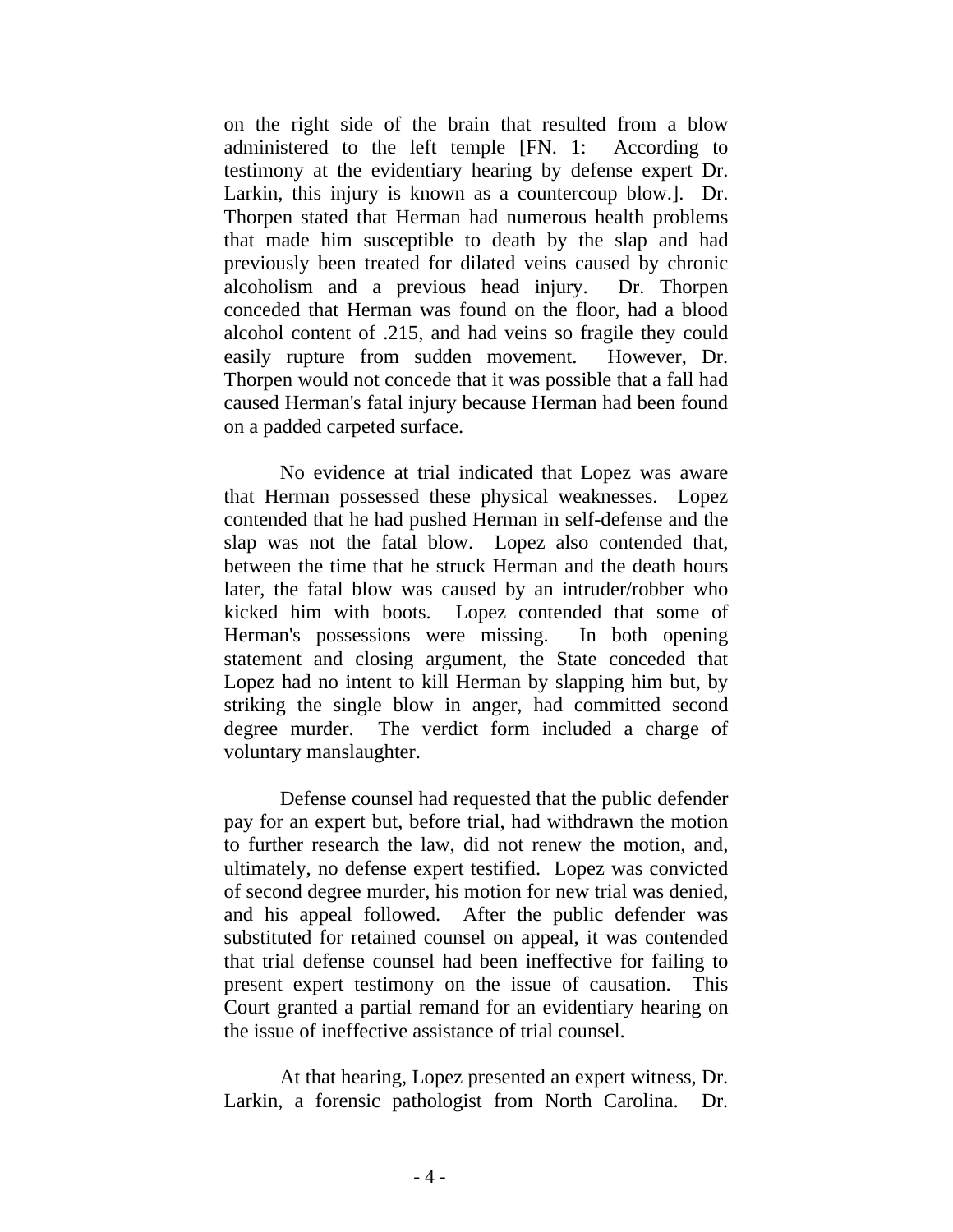Larkin testified that because Lopez' slap had not caused immediate bruising and swelling, it was not the fatal blow. Those injuries were apparent later that evening, and it was Dr. Larkin's opinion that the injuries that Dr. Thorpen concluded were caused by a slap were actually caused by a fall.

 Before the evidentiary hearing, the State had objected to Dr. Larkin's testimony primarily because he had not reviewed the microscopic tissue slides from the autopsy. Because of time and financial constraints of the public defender and the poor health of Dr. Larkin, the defense had arranged for Dr. Larkin to testify by telephone. The State also objected to receiving Dr. Larkin's testimony by telephone; however, the district court allowed it. Dr. Thorpen, the coroner who had testified at trial, also testified at the evidentiary hearing, and he, too, contended that Dr. Larkin's conclusions were suspect because Dr. Larkin had not reviewed the microscopic slides from the autopsy. Upon inquiry, the record shows that Dr. Thorpen and the district attorney had decided that Dr. Thorpen would not provide those slides to Dr. Larkin for his review and, despite Dr. Larkin's several requests for the tissue slides, he was not provided with them.

 Upon cross-examination, Dr. Larkin stated that examination of the microscopic tissue slides was very important to rendering an opinion. Because Dr. Larkin had been denied access to those slides, his opinion was a "provisional or a limited" opinion. Dr. Larkin, however, believed that the slides would confirm that Herman's fatal head injury was caused by a fall.

 At the conclusion of the evidentiary hearing, the trial court ruled that Lopez had failed in his burden of proof and had not been denied effective assistance of counsel. Our discussion of the evidentiary hearing sets out further details. Briefing on the ineffectiveness decision was then filed, and this appeal resumed.

*Lopez*, ¶¶ 4-14, 86 P.3d 855-57. Ultimately, we concluded that Lopez's conviction for the crime of second degree murder had to be reversed because there was insufficient evidence to prove that Lopez acted maliciously, as required by the elements of second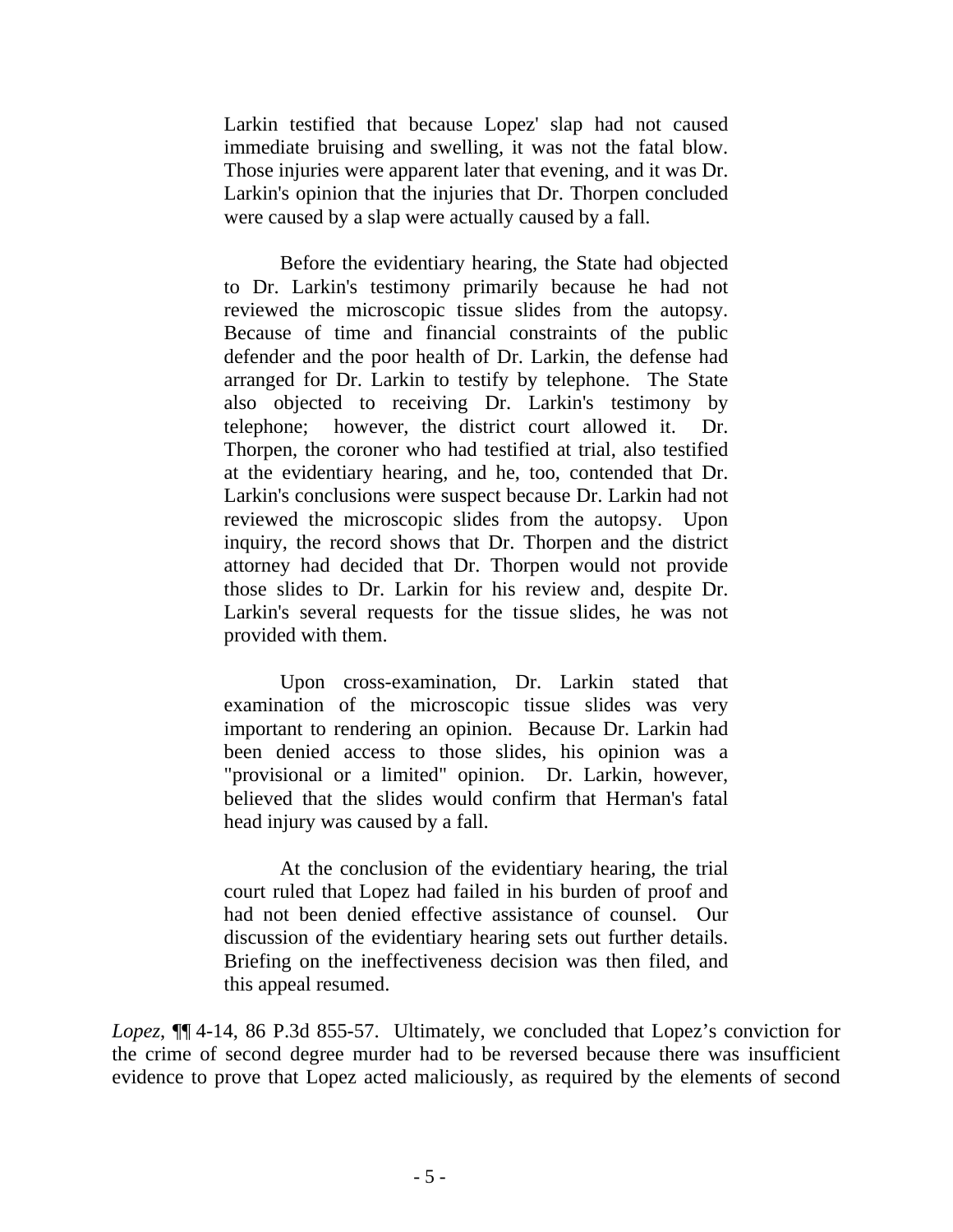degree murder, as well as because defense counsel was ineffective for failing to present expert evidence at trial on the issue of causation. *Id.*, at ¶ 42, 86 P.3d 862-63.

[¶5] On April 22, 2004, an amended information was filed in the district court charging Lopez with voluntary manslaughter. On May 4, 2004, the State filed an amended information also charging Lopez as an habitual offender. On September 27, 2004, Lopez's second trial got underway. On September 30, 2004, the jury reached its verdict finding Lopez guilty of voluntary manslaughter, and on October 1, 2004, the jury found him to be an habitual criminal. Judgment and Sentence were entered on January 31, 2005, and a notice of appeal was filed on February 7, 2005. This matter was argued to the Court on March 15, 2006, and, thereafter, taken under advisement.

# **DISCUSSION**

### **Sufficiency of the Evidence**

[¶6] In addressing a claim of insufficiency of the evidence, we must determine whether any rational trier of fact could have found the essential elements of the crime beyond a reasonable doubt. When considering a claim of the sufficiency of the evidence, we review that evidence with the assumption that the evidence of the prevailing party is true, disregard the evidence favoring the unsuccessful party, and give the prevailing party the benefit of every favorable inference that we may reasonably draw from the evidence. We will not re-weigh the evidence nor will we re-examine the credibility of the witnesses. *Perritt v. State*, 2005 WY 121, ¶ 9, 120 P.3d 181, 186 (Wyo. 2005); *Lopez*, ¶ 16, 86 P.3d at 857.

[¶7] Lopez was tried for the crime of voluntary manslaughter, under Wyo. Stat. Ann. § 6-2-105(a)(i) (Lexis 1999) (the language of that statute is the same in the 2005 version of Wyoming Statutes Annotated):

#### **§ 6-2-105. Manslaughter; penalty.**

 (a) A person is guilty of manslaughter if he unlawfully kills any human being without malice, expressed or implied, either:

(i) Voluntarily, upon a sudden heat of passion;

or

 (ii) Involuntarily, but recklessly except under circumstances constituting a violation of W.S. 6-2-106(b).

 (b) Manslaughter is a felony punishable by imprisonment in the penitentiary for not more than twenty (20) years.

[¶8] The jury was given this elements instruction: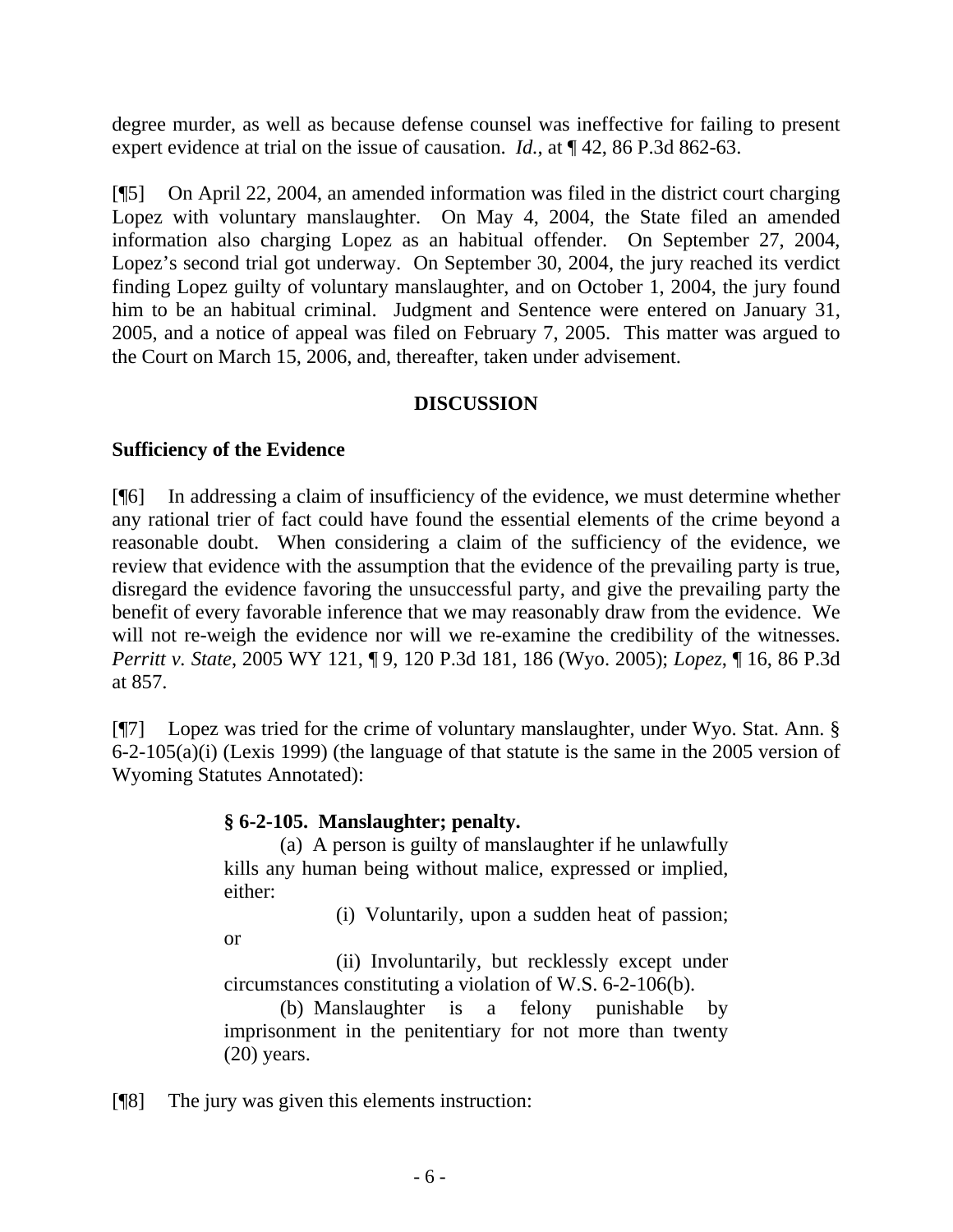#### INSTRUCTION NO. 7

 The elements of the crime of Voluntary Manslaughter, as charged in this case, are:

1. On or about the  $18<sup>th</sup>$  day of December, 1999

2. In Natrona County, Wyoming

3. The Defendant, John K. Lopez

4. Voluntarily

 $\overline{a}$ 

5. Upon a sudden heat of passion

6. Killed another person, Robert J. Herman.

 If you find from your consideration of all the evidence that each of these elements has been proved beyond a reasonable doubt, then you should find the Defendant guilty.

 If, one [sic] the other hand, you find from your consideration of all the evidence that any of these elements has not been proved beyond a reasonable doubt, then you should find the Defendant not guilty.

[¶9] This issue turns upon which of the witnesses the jury decided were the most believable. Although the room in which these events occurred was small and there were several persons present, surprisingly there really were only two "eye-witnesses," Lopez and William Chapin. All of the witnesses, as well as the victim, had been drinking – some more than others. Lopez asserted that the victim was drunk. Lopez characterized what he did to the victim like this: "When he comes up and pushes me again, I shoved him off underneath the chin to sit him back on the couch, and I told him to stay there." Lopez also characterized his actions as a "touch," a "shove," and a "grab," and he conceded that he was angry with the victim when he did so. Although our further recitation of the evidence will demonstrate that Lopez's actions were described as a "stiff-arm"<sup>[1](#page-8-0)</sup> delivered with some considerable force, Lopez specifically denied that, but then later conceded that he had described it that way himself.

[¶10] Although his testimony at the retrial differed in some respects from his testimony at the first trial, James W. Thorpen, M.D. (pathologist and Natrona County Coroner)

<span id="page-8-0"></span><sup>1</sup> The word "stiff-arm" was not defined for the jury, although the record ably demonstrates that the action taken by Lopez against the victim was demonstrated at least twice for the jury. "Stiff-arm" (synonymous with "straight-arm") is found in the dictionary and is defined thus: "an act or instance of warding off a football tackler with the arm fully extended from the shoulder, elbow locked, and the palm of the hand placed firmly against any part of his body – called also *stiff-arm*." Merriam-Webster's Collegiate Dictionary, 1155, 1161 (10<sup>th</sup> ed. 1999); Webster's Third New International Dictionary, 2254 ("to ward off (an opponent) with or as if with a straight-arm.") (1986); and see [www.m](http://www.m-w.com/dictionary/stiff-arm)[w.com/dictionary/stiff-arm.](http://www.m-w.com/dictionary/stiff-arm)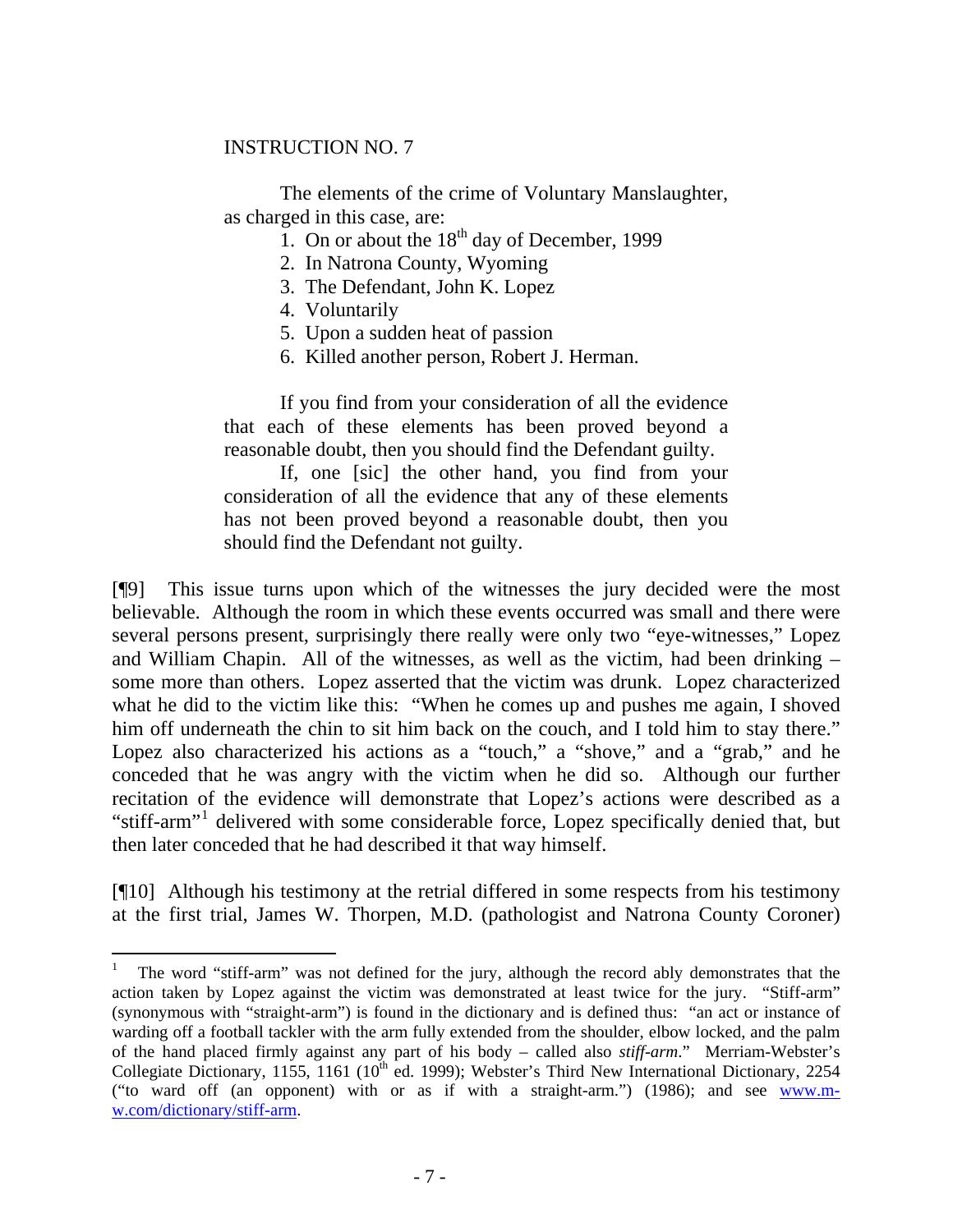testified that the cause of the victim's death was the blow delivered by Lopez. Michael J. Dobersen, M.D. (forensic pathologist), who is the Medical Examiner for Arapahoe County, Colorado, testified as a rebuttal witness for the State and concurred with the conclusion reached by Dr. Thorpen and disagreed with the opinions given by the expert who testified during Lopez's presentation of his evidence. Daniel Spitz, M.D. (pathologist and Chief Medical Examiner for Macomb County, Michigan), testified as an expert for the defense. It was his opinion that the victim died as the result of an accidental fall (which is common among alcoholics) and that the fall occurred only a few hours before his death.

[¶11] William Chapin testified that he heard an argument and went to see what was going on. Chapin related that Lopez and the victim were, "…having words. And then there was a swing from [Lopez] to [the victim]." Chapin related that the blow hit the victim on the right side of his face (whereas the experts and some other witnesses testified that the fatal blow was delivered to the left side of the victim's head). Still angry, Lopez asked the victim to return a watch he had given to him. Lopez proceeded to stomp on that watch and then threw it back to the victim. Later in his testimony, Chapin described and demonstrated the force with which the stiff-arm blow was delivered and the record reflects that it was delivered with some considerable force. When interviewed by the Casper Police Department, Lopez told (and demonstrated on the wall of the interview room) Casper police officer Chris Malone the nature of the blow he delivered to the victim. Officer Malone provided this testimony at trial: "It was a stiff-arm maneuver like this, the palm – heel palm strike. And, you know, it is definitely a different kind of wall.<sup>[2](#page-9-0)</sup> It was a sheet rock wall, and it literally vibrated the wall in the interview room. So it was sufficient force, and he told us it was sufficient to knock him down."

[¶12] Perhaps of central importance in this retrial was the testimony of three expert witnesses. The State's theory of the case was that the victim died as a direct result of the stiff-arm blow delivered by Lopez. That blow was delivered seven or eight hours before the victim was found collapsed in his apartment and 34 hours before his death. Lopez contended that it was much more likely that the victim died from injuries he suffered in an unobserved fall that occurred only a few hours before friends found him on the floor in his apartment. Natrona County Coroner, James W. Thorpen, M.D., agreed that an accidental fall could not be ruled out, but he concluded that the cause of death in light of all the facts available to him was blunt force trauma to the head.

[¶13] The essence of Lopez's argument in this appeal, as well as to the jury below, is that the victim was his best friend and that he did not act "voluntarily, upon a sudden heat of passion." Indeed, Lopez contended that it was the victim who was drunk and angry,

<span id="page-9-0"></span> 2 Officer Malone did a repeat demonstration of Lopez's demonstration in the courtroom, hence the "different kind of wall" comment.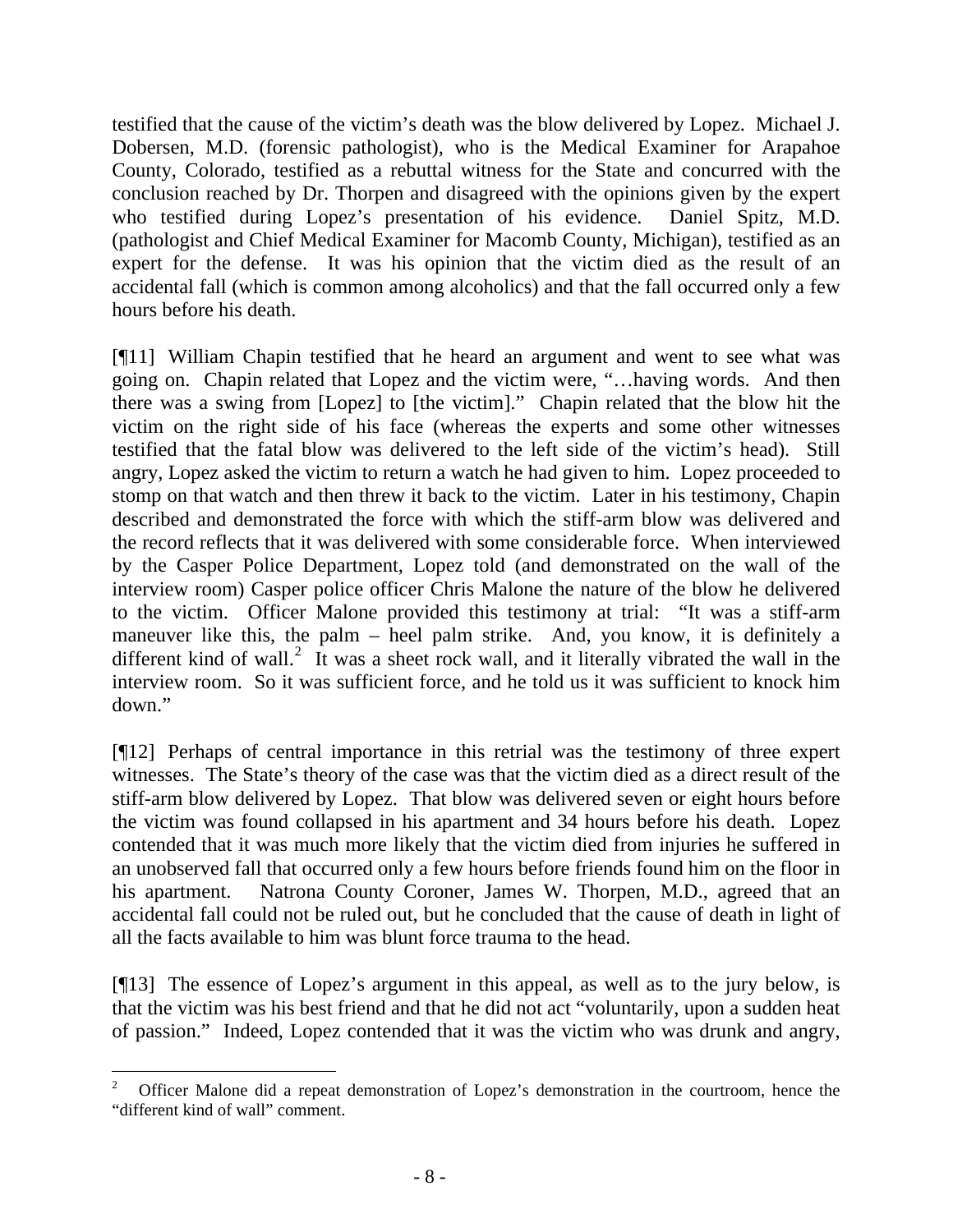and Lopez confronted him only out of concern for his health, i.e., because he was drinking whiskey when he knew he should not because of his compromised physical condition resulting from his chronic alcoholism. Furthermore, it was Lopez's contention that although he did "touch" the victim in some manner, that it was not that action that caused the victim's death, i.e., the exact cause of the victim's death is not known but the most likely cause was a fall that occurred many hours after the confrontation described above.

[¶14] In addition to the elements instruction recited above, the jury was instructed as to the meaning of "voluntarily," and "heat of passion:"

# INSTRUCTION NO. 8

 "Voluntarily" means that the act which caused death was done intentionally. It does not require that the act was done with the intention of killing.

### INSTRUCTION NO. 9

 As used in instruction number 7, voluntarily does mean intentionally. It denotes the condition of the mind at the time of the homicide and distinguishes a "voluntary" act from one which occurs by accident. In this respect, the function of the phrase "voluntarily, but upon a sudden heat of passion" is similar to "purposely."

# INSTRUCTION NO. 10

 "Heat of passion" means such passion as naturally would be aroused in the mind of an ordinarily reasonable person in the same or similar circumstances as those in question which would cause him to act rashly, without reflection or deliberation, and from passion rather than from judgment. The heat of passion must be aroused suddenly, and the act resulting in death must occur while the defendant was acting under the direct and immediate influence of such heat of passion, and before sufficient time has elapsed to permit the heat of passion to cool.

[¶15] In addition to those instructions set out above, the jury was also instructed that it could consider the lesser included offense of criminally negligent homicide. Criminally negligent homicide is defined in Wyo. Stat. Ann. § 6-2-107 (Lexis 1999):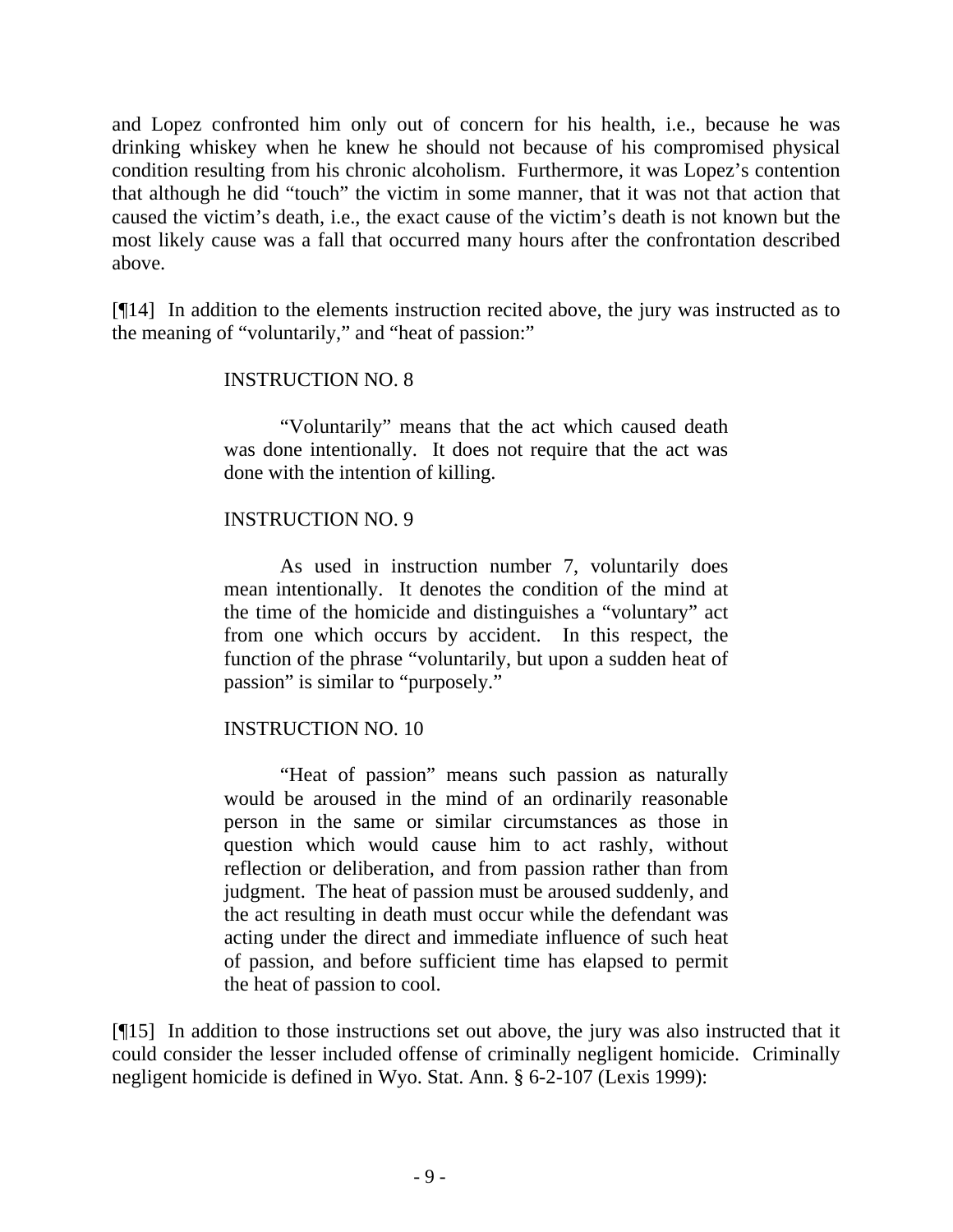### **§ 6-2-107. Criminally negligent homicide.**

 (a) Except under circumstances constituting a violation of W.S. 6-2-106, a person is guilty of criminally negligent homicide if he causes the death of another person by conduct amounting to criminal negligence.

 (b) Criminally negligent homicide is a misdemeanor punishable by imprisonment for not more than one (1) year, a fine of not more than two thousand dollars (\$2,000.00), or both.

[¶16] It is our conclusion that there was evidence from which the jury could find each of the elements of voluntary manslaughter, and that they did so in light of the lesser included offense instruction. Although Lopez's theory is certainly a plausible one, the governing standard of review leads us to the ineluctable conclusion that the jury could properly conclude that he was guilty.

# **Adequacy of the Instructions**

[¶17] Our perception is that Lopez's contentions with respect to the adequacy of the instructions are closely intertwined with his contention that the evidence was insufficient, i.e., that the instructions did not fully comprehend the nuances of this unique crime. Nonetheless, the standard of review generally applicable to this issue is well known:

> The applicable standard of review is well-established: Jury instructions should inform the jurors concerning the applicable law so that they can apply that law to their findings with respect to the material facts; instructions should be written with the particular facts and legal theories of each case in mind and often differ from case to case since any one of several instructional options may be legally correct; a failure to give an instruction on an essential element of a criminal offense is fundamental error, as is a confusing or misleading instruction; and the test of whether a jury has been properly instructed on the necessary elements of a crime is whether the instructions leave no doubt as to the circumstances under which the crime can be found to have been committed. *Mueller v. State*, 2001 WY 134, ¶ 9, 36 P.3d 1151, ¶ 9 (Wyo.2001).

*Burkhardt v. State*, 2005 WY 96, ¶ 12, 117 P.3d 1219, 1223 (Wyo. 2005); also see *Siler v. State*, 2005 WY 73, ¶¶ 44-45, 115 P.3d 14, 35-36 (Wyo. 2005).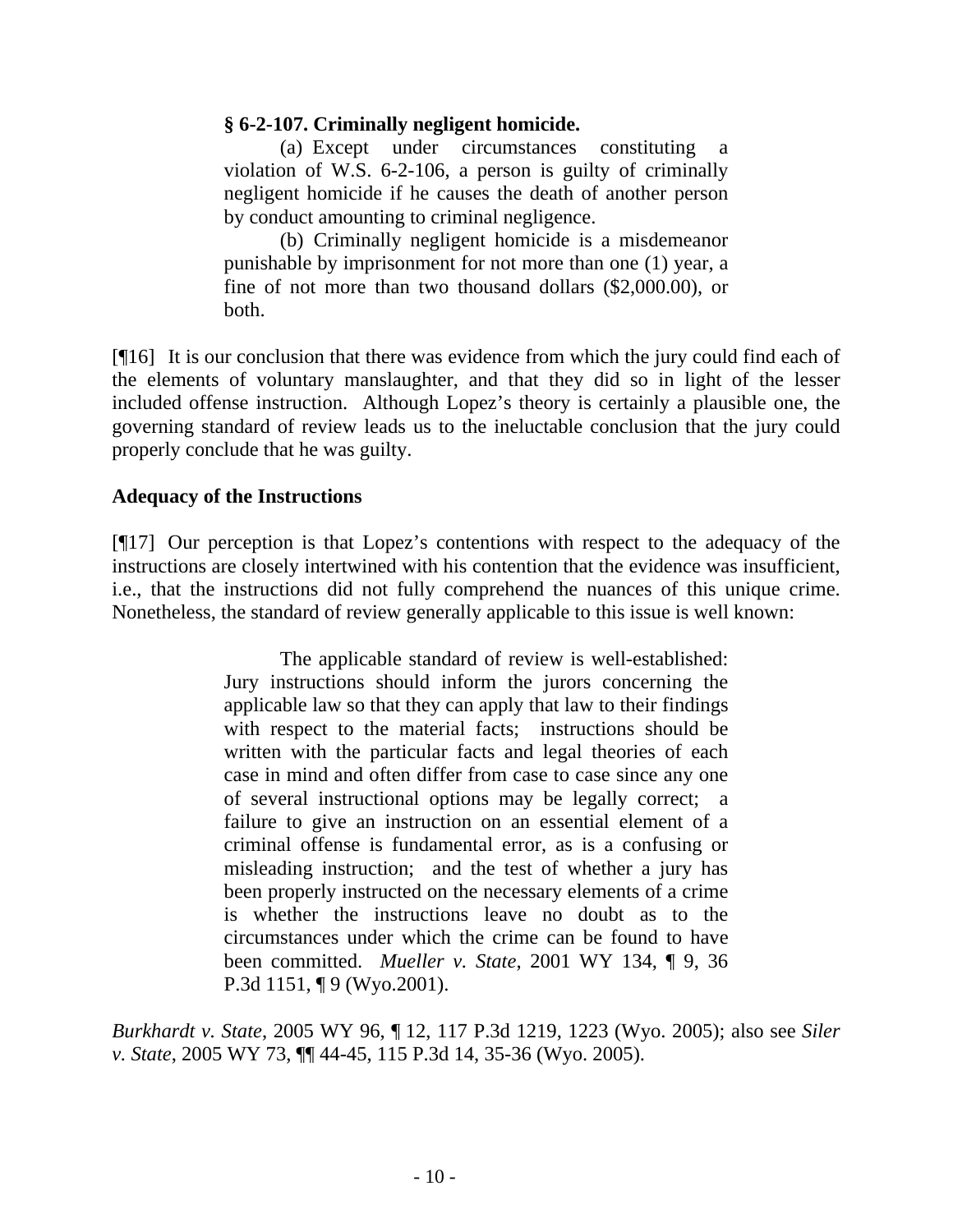[¶18] Lopez made no objection to the instructions given below, indeed his requests for instructions were largely honored. Thus we review this assertion of error under the plain error standard ("First, the record must clearly present the incident alleged to be error. Second, appellant must demonstrate that a clear and unequivocal rule of law was violated in a clear and obvious, not merely arguable, way. Last, the appellant must prove that he was denied a substantial right resulting in material prejudice to him."). *Siler* at ¶ 45, 15 P.3d 36 (quoting *Ogden v. State*, 2001 WY 109, ¶ 9, 34 P.3d 271, 274 (Wyo. 201)).

[¶19] We have carefully examined Lopez's general argument in this regard, and in particular the cases, *United States v. Serawop*, 410 F.3d 656, 660-66 ( $10^{\overline{h}}$  Cir. 2005) (holding that to convict a defendant of the federal crime of voluntary manslaughter, government must prove beyond a reasonable doubt that he acted in the heat of passion with either a general intent to kill, intent to do serious bodily injury, or depraved heart indifference; and that federal homicide statutes fail to articulate expressly what mental states are required for each of the various offenses), and *Stice v. State*, 799 P.2d 1204, 1209 (Wyo. 1990) (affirming district court's acceptance of guilty plea in a case involving attempted voluntary manslaughter). Neither case is pertinent to the case at hand.

[¶20] Our task is fairly narrow with respect to this issue, and we conclude that Lopez has failed to demonstrate plain error with respect to the instructions given to the jury.

# **Habitual Criminal – Vindictive Prosecution**

[¶21] The applicable standard of review has been summarized in many cases:

In reviewing claims of vindictive prosecution, we have adopted this method:

 A defendant has the burden of proof and must establish either (1) actual vindictiveness, or (2) a realistic likelihood of vindictiveness which will give rise to a presumption of vindictiveness. Thereafter, the burden shifts to the prosecution to justify its decision with legitimate, articulable, objective reasons. If the defendant does not meet his burden of proof, however, the district court need not reach the government justification issue.

*Whiteplume v. State*, 874 P.2d 893, 896 (Wyo.1994) (*quoting United States v. Raymer*, 941 F.2d 1031, 1040 (10th Cir.1991)).

 We have discussed the concept of vindictive prosecutions in other cases, and in one involving a conspiracy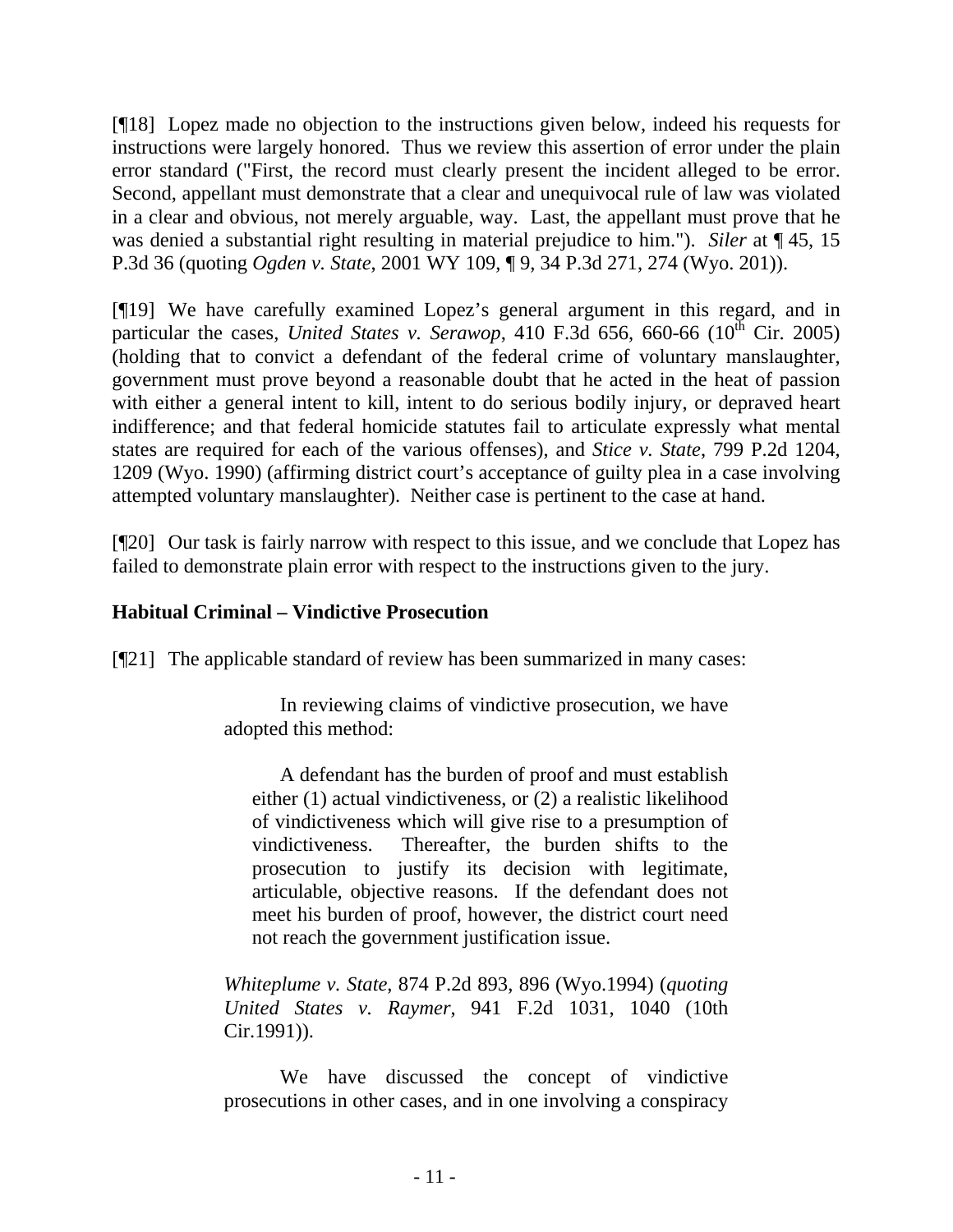prosecution after a conviction for the actual offense was reversed for lack of a speedy trial, we said:

 Where a defendant has exercised a legal right and the government responds in a way that punishes him for taking such action, an improper vindictive motive is presumed. *United States v. Goodwin*, 457 U.S. 368, 373- 74, 102 S.Ct. 2485, 2488-89, 73 L.Ed.2d 74 (1982). The presumption arises when the government acts by imposing increased charges, such as changing a charge from a misdemeanor to a felony or subjecting him to the possibility of greater sentence or in some other way "upping the ante." *Blackledge v. Perry*, 417 U.S. 21, 28, 94 S.Ct. 2098, 2102-03, 40 L.Ed.2d 628 (1974); *North Carolina v. Pearce*, 395 U.S. 711, 89 S.Ct. 2072, 23 L.Ed.2d 656 (1969).

 A decision to prosecute for other crimes committed does not necessarily result in a finding of vindictiveness. Here, the conspiracy charges did not result in a greater imposition of a penalty than Phillips received at the earlier trial on separate charges. *See Blackledge*, 417 U.S. at 28, 94 S.Ct. at 2103. *Cf. Lane v. Lord*, 815 F.2d 876, 879 (2nd Cir.1987) (adding a conspiracy charge in new trial after declaration of a mistrial not vindictive). The conspiracy and the substantive charges were two separate components in a continuing criminal episode. We have held that requiring the actor to take responsibility for each criminal act in the episode following successful appeal does not constitute vindictive prosecution even when consecutive life sentences result. *Osborn v. State*, 806 P.2d 259, 264-65 (Wyo.1991).

 Charging decisions rest within the discretion of the prosecutor. *Billis v. State*, 800 P.2d 401, 417 (Wyo.1990). A charging decision is not improper unless it results solely from the defendant's exercise of a protected legal right, rather than the prosecutor's normal assessment of the societal interest in prosecution. *Goodwin*, 457 U.S. at 380, n. 11, 102 S.Ct. at 2492, n. 11. The public's demand for prosecution for the additional crimes may figure into the prosecutor's assessment without it resulting in vindictiveness. *Hardwick v. Doolittle*, 558 F.2d 292, 301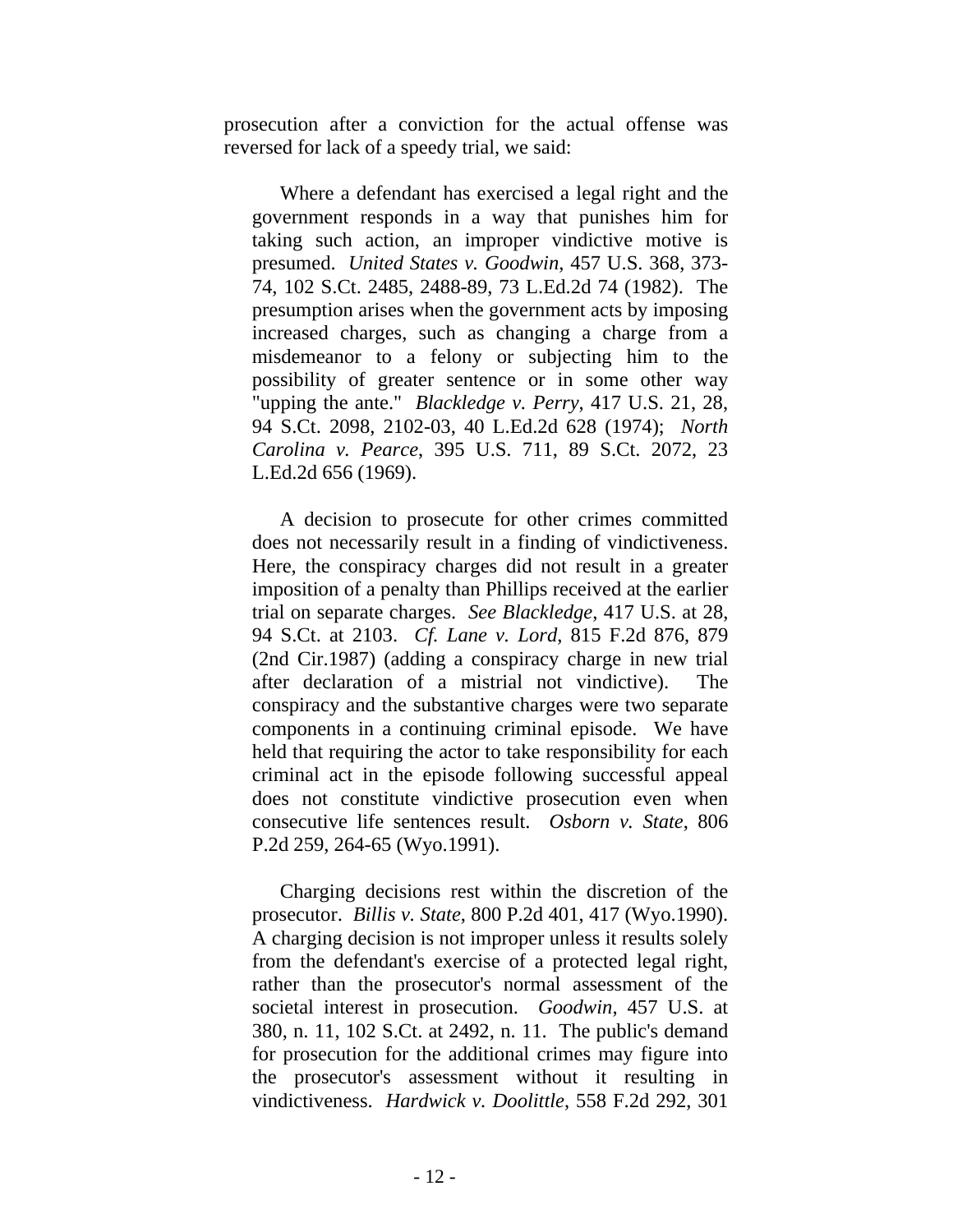(5th Cir.1977). We cannot conclude nor can we allow the presumption that prosecutorial vindictiveness was involved in the decision to bring and prosecute conspiracy charges against Phillips.

*Phillips v. State*, 835 P.2d 1062, 1070 (Wyo.1992).

*Merchant v. State*, 4 P.3d 184, 192-93 (Wyo. 2000); also see *Swanson v. State*, 981 P.2d 475, 477-79 (Wyo. 1999); *Crozier v. State*, 882 P.2d 1230, 1233-35 (Wyo. 1994); and see generally 1 Robert W. Cipes, *Criminal Defense Techniques*, § 6A.05[6] Prosecutorial Vindictiveness (2004).

[¶22] As we read the record, this issue was clearly joined in the trial court, and the presiding judge at least tacitly indicated that the burden had shifted to the prosecution to negate a presumption of vindictiveness. The prosecutor responded that the charge was not more serious than the original offense. The potential penalty under the original charge was 20 years to life, and the potential penalty in the new circumstances was less than that. The State's action merely required Lopez to take responsibility for each criminal act in the episode that resulted in the original appeal, i.e., "requiring the defendant to take responsibility for his criminal past does not also constitute vindictive prosecution." Moreover, the prosecutor argued that charging Lopez as an habitual criminal in the original proceeding would have been moot, as there would have been no purpose in enhancing a life sentence. Finally, had the original charge been voluntary manslaughter, there is no certainty that the prosecutor might not have pursued an enhanced sentence because of the seriousness of Lopez's actions in this case and the seriousness of his past record.

[¶23] Following this detailed consideration of the circumstances presented by this case, the district court determined that the State had met its burden. We conclude that the district court did not abuse its discretion or otherwise err as a matter of law in not disallowing the amendment to the information.

# **Habitual Criminal – Sufficiency of the Evidence**

[¶24] Lopez also contends that the evidence that supported the jury's conclusion that he was an habitual criminal is not sufficient. We apply the same standard of review as that which we applied to analyze the sufficiency of the evidence of the substantive charge of voluntary manslaughter. However, we see little need for detailed analysis. The documentation the prosecution relied upon may not have been of the highest and best possible certainty. The admission or exclusion of evidence is in the discretion of the district court, and the defendant bears the burden of establishing that the district court abused its discretion. *KP v. State*, 2004 WY 165, ¶ 12, 102 P.3d 217, 221 (Wyo. 2004). Lopez's arguments as to the level of authenticity of the documents applied only to the